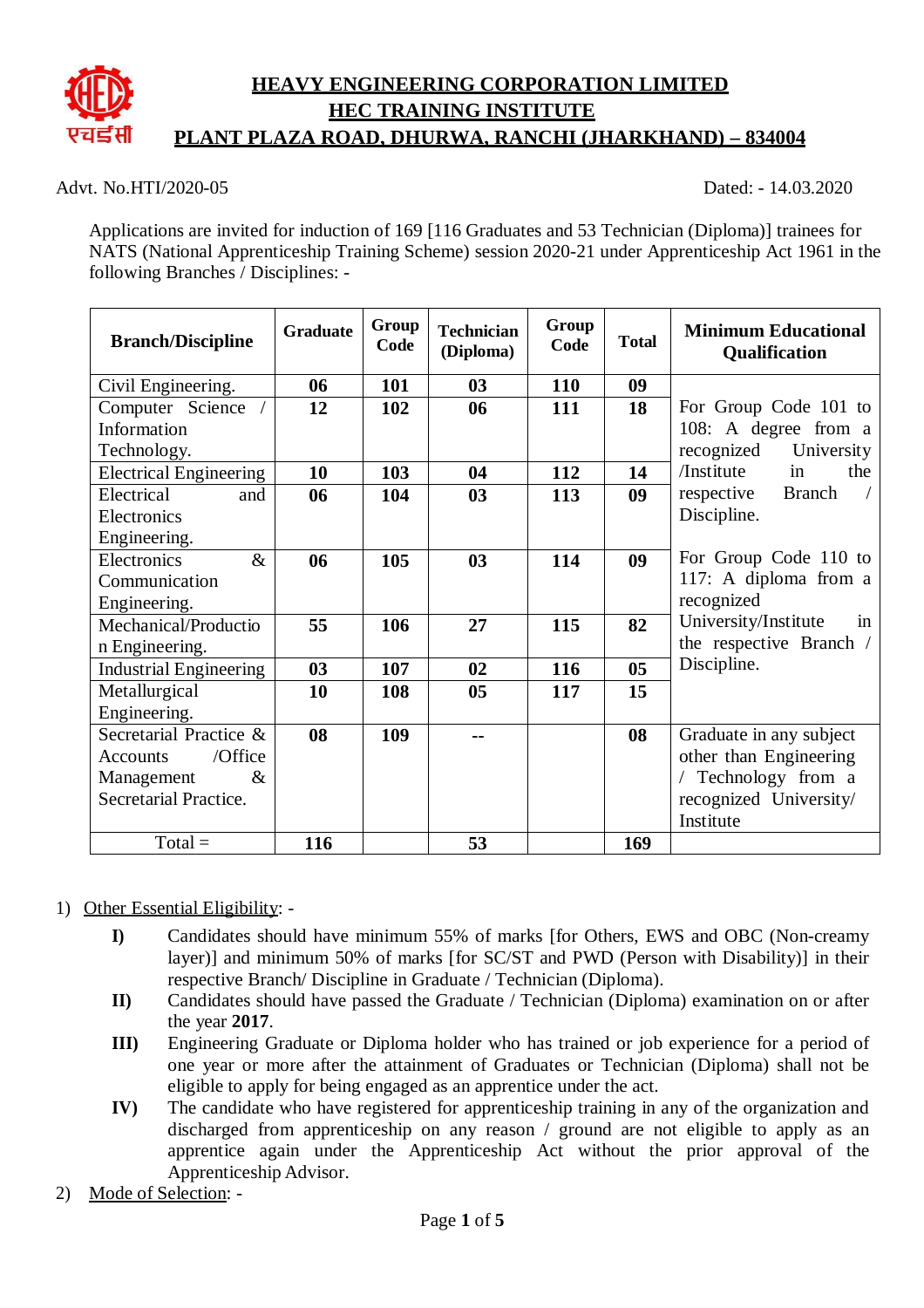- The Selection will be done on the basis of % (percentage) of the marks obtained in the qualifying examination of Graduate / Technician (Diploma).
- In the first merit list 116 (one hundred sixteen) Graduate and 53 (fifty three) Technician (Diploma) will be called for first round counselling by uploading the same on **HEC website** www.hecltd.com. (Discipline and category wise) and on Notice Board of HTI to fulfill the allotted seats within the prescribed date and time.
- After first round counselling, date and time of first merit list, if seats are still vacant then second merit list will be prepared based on the merit list (Discipline and category wise) and uploaded on **HEC website** www.hecltd.com. and on Notice Board of HTI for second round counselling.
- After the counselling date and time of second merit list, if seats are still vacant then for fulfillment of all vacant seats as per the advertisement, an open round counselling (Discipline and category wise) will be done for avoiding further delay of commencement of classes, as well as the session as per BOPT norms and guidelines.

## **Open Round Counselling**: -

- Those candidates, who fail to attend the first and second round counselling they may also be allowed to participate in the open round counselling.
- The open round counselling is scheduled to be held on **15.06.2020** for Graduate and **16.06.2020** for Technician (Diploma) strictly on merit basis with as per records of HTI Main Gate entry, attendance time from **9.00 am to 11.00 am**. Failing the time schedule no any candidate will be entertained for counselling.
- After 11.00 am a merit list will be prepared discipline and category wise of all the eligible reported candidates and accordingly counselling will be done for the same.
- After successful completion of open round counselling no further counselling will be entertained to avoid the session delayed.

**In Open-Round counselling, Candidates are advised to go through the following processes**: -

- The applied eligible candidates may participate in open round counselling strictly on time by **09:00 am to 11.00 am** on the scheduled date **15.06.2020 and 16.06.2020** at HTI (HEC Training Institute, Plant Plaza Road, Ranchi- 4m, Jharkhand) along with the all required documents.
- No candidate will be allowed on any pretext/ ground after **11.00 am** on the scheduled date of counselling.
- Admission will be taken, strictly discipline and category wise, on the basis of merit against the vacant seats among the eligible reported candidates at scheduled date and time.
- No claim will be entertained against filled up vacant seats.
- Selected candidates will have to deposit a sum of Rs.1000/- (Rupees One thousand only) as medical examination fee in favor of **HEAVY ENGINEERING CORPORATION LIMITED** payable at **RANCHI** either through Demand Draft (DD) of any Nationalized Bank or by swipe machine available at HEC Headquarters, Ranchi, at the time of counselling.
- The candidates have to bring all required documents in original and two sets of self attested Photocopies of each.
- The candidates have to bring 05 (five) no. of recent colored passport size photographs.
- Candidates are advised to visit **HEC website** www.hecltd.com for any amendment/ more details.
- **Note**: In case of the candidates having same or equal marks in the Graduate / Technician (Diploma) then their seniority will be decided according to the date of birth in favor of older candidate. Again, in the case of candidates having same date of birth then their seniority will be decided as per the first letter of the first name according to English alphabet.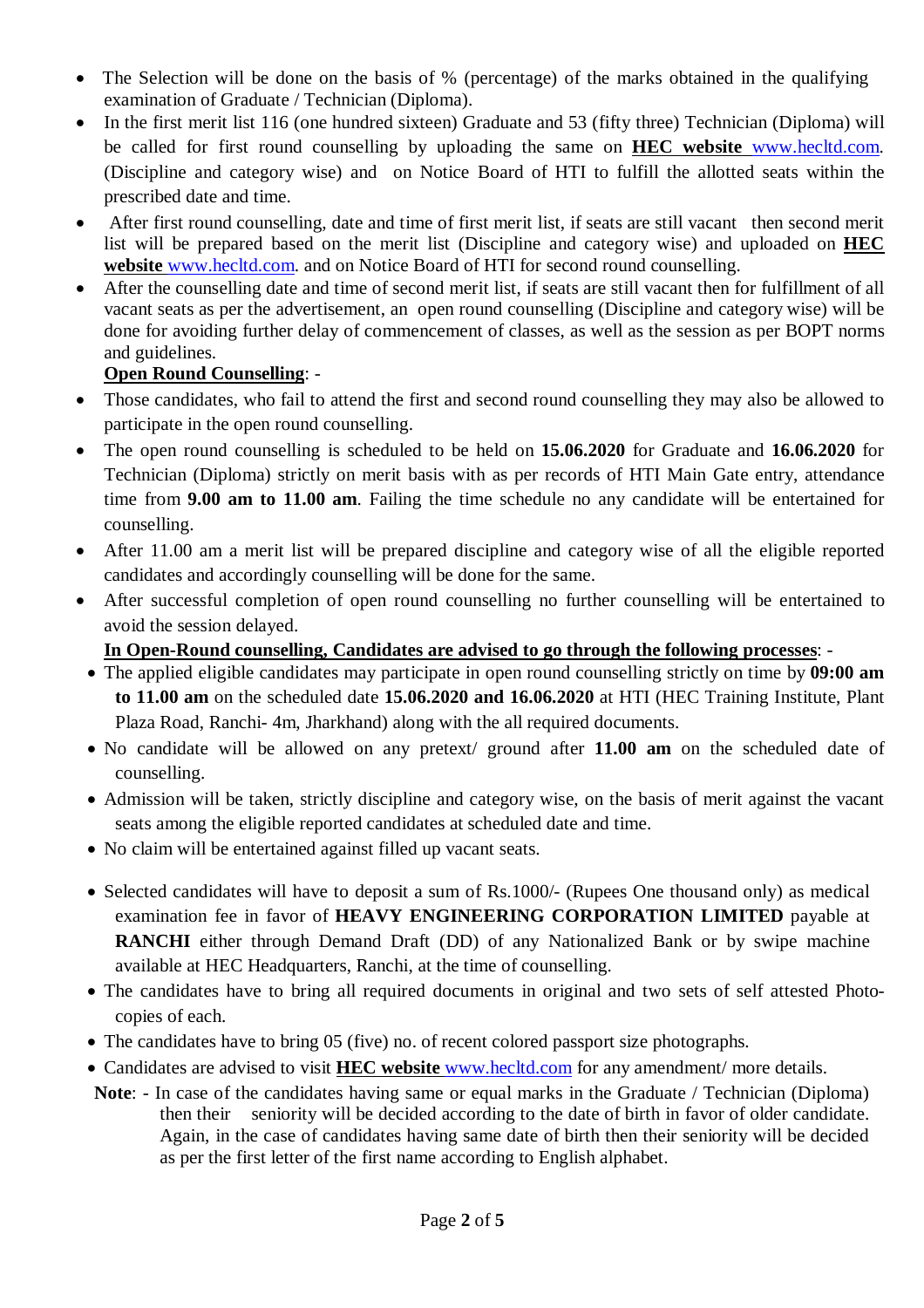- 3) Weightage: An additional weightage of 10% (Ten percent) marks of the total marks obtained will be added in the obtained marks by the candidate in their qualifying examination i.e. - Graduate/Technician (Diploma), in case of wards of HEC: (i) Employees (ii) Ex- Employees (iii) Contract Workers (IV) Hatia displaced families and (v) Dependent of the deceased employees subject to maximum 100 % i.e. after adding 10% it must not exceed 100%.
- 4) Age Limit: Age of the applicant should be between 18 to 30 years as on **29.02.2020** with relaxation to SC/ST/OBC-NCL (Non-creamy layer) and PWD (Person with disability) as per directives of Govt. of India.

5) Stipend Rate: - Selected trainees will be paid Rs. 9000/- (Rupees Nine thousand only) per month to Graduate Apprentices and Rs.8000/- (Rupees Eight thousand only) per month to Technician (Diploma) Apprentices. No any other allowances/incentives will be paid to the apprentices.

- 6) Leave schedule: As per the Apprenticeship Act, the selected candidates will be allowed to avail 12 (Twelve) days "Casual Leave", 15 (Fifteen) days "Medical Leave" and 10 (Ten) days "Extra Ordinary Leave" during their training session. Different nature of leave will not be clubbed together.
- 7) Reservation: Reservation to SC/ ST/ OBC (Non-creamy layer)/ EWS and PWD (Person with disability) shall be given as per reservation policy of Govt. of India.
- 8) Application Fee: -

| Others, OBC (NCL), EWS                   | Rs. 500/- (Rupees Five hundred) only |
|------------------------------------------|--------------------------------------|
| SC, ST and PWD (Persons with Disability) | Fee Exempt.                          |

- 9) Payment Mode: Payment can be made through:-
	- Swipe machine available at HEC Headquarter through Application Fee Challan Form.
	- Bank Demand Draft in favor of **HEAVY ENGINEERING CORPORATION LIMITED** payable at **RANCHI** of any Nationalized Bank.
- 10) Medical Examination: Medical Examination of the selected candidates will be conducted in HEC Wellness Centre. An amount of Rs.1000/- (Rupees One thousand only) has to be deposited as medical examination fee in favor of **HEAVY ENGINEERING CORPORATION LIMITED** payable at **RANCHI** either through Demand Draft (DD) of any Nationalized Bank or by swipe machine available at HEC Headquarters, Ranchi, at the time of counselling.
- 11) Training Period: The period of Apprenticeship training for Graduates and Technician (Diploma) shall be one year from date of joining.
- 12) General Instructions:
	- i) Application Form for admission under NATS (National Apprenticeship Training Scheme) can be downloaded from **HEC website** www.hecltd.com/career page and also the same can be obtained from HTI (HEC Training Institute) from 14.03.2020 to 31.03.2020.
	- ii) **Process for submission of application form**:

Complete filled up application form along with the documents mentioned at point no. **'13'** is required to be sent through speed post / registered post / by hand, in an envelope clearly mentioning the Advertisement No., Name of training (Graduate / Technician (Diploma), Discipline & category at the top, to the following address - GM/HTI HEC Training Institute (HTI), Plant Plaza Road, Dhurwa, Ranchi-834004 (Jharkhand) latest by 31.03.2020 (up to 5:00 pm). In case of late receipt or incomplete application, the same may summarily be rejected / cancelled.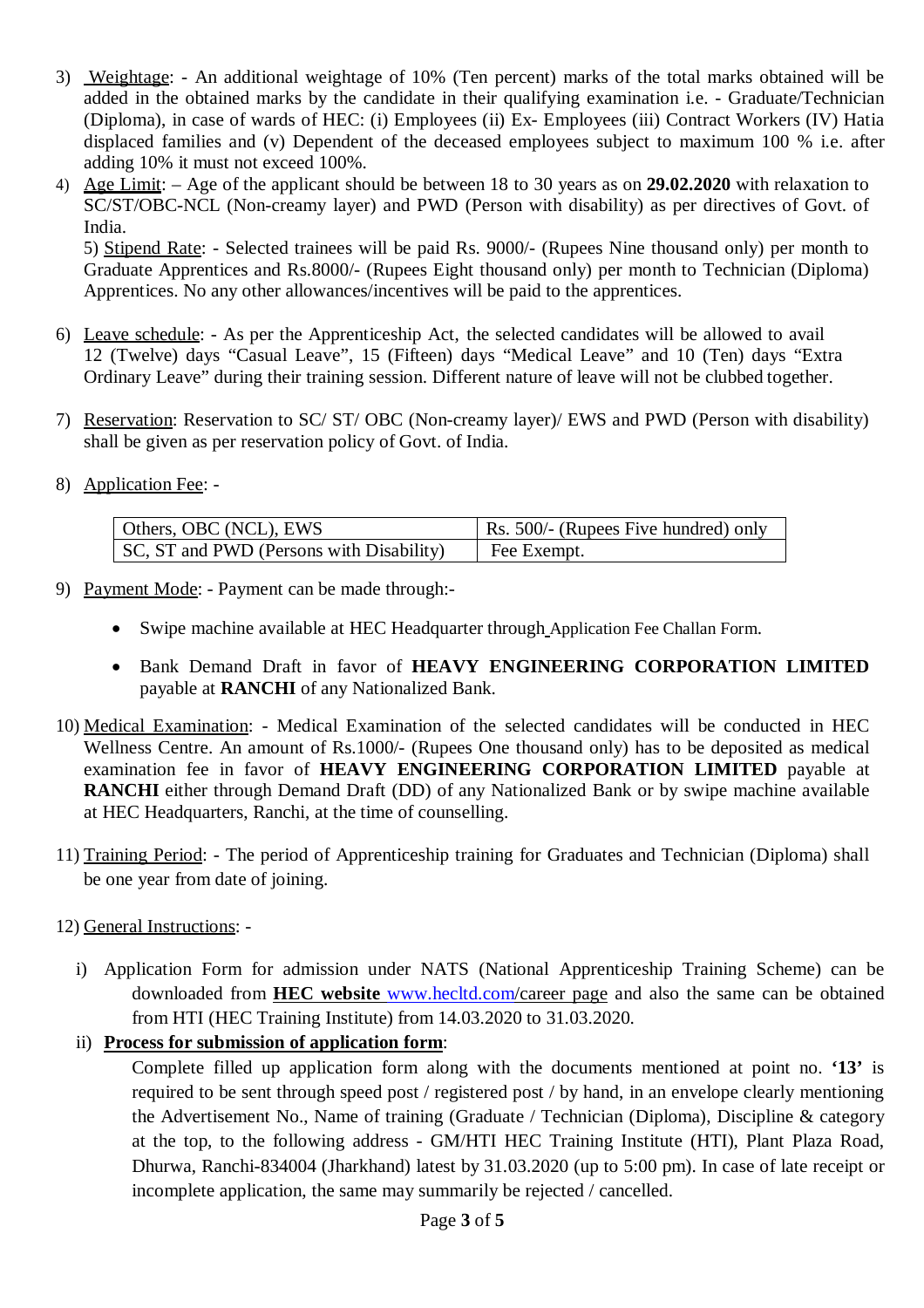- iii) All information regarding Process of admission and application forms are available at **HEC website www.hecltd.com/career page.**
- iv) Company / Organization have no responsibility for any employment or other advance training after the completion, one year of this training.
- v) Company has the right to terminate the trainee due to irregular absentee or any kind of misconduct during training period. If any information and documents submitted by the candidate is found false then the trainee may be terminated from his training and total amount paid by the Company will be recovered by him.
- vi) In case, if the work and conduct of apprentice is not satisfactory the company shall report the matter to the Apprenticeship Advisor and with his consent the apprentices may discontinue of payment of stipend and training.
- vii)If any apprentice remains absent without information after availing his / her authorized leave, action as deemed fit including discontinuation of training programme.
- 13) The following documents are to be attached along with the application form as applicable:
	- a) Matriculation/ $10^{th}$  pass certificate.
	- b) Mark sheet and passing / provisional certificate of Matriculation or equivalent. (as a Date of birth certificate)
	- c) Final Year Mark sheet of Graduate/Technician (Diploma) certificate
	- d) Caste certificate [SC/ST/OBC (Non-creamy layer)] issued by a competent authority.(If applicable)
	- e) PWD (Person with disability) certificate (if applicable) issued by civil surgeon/ competent authority.
	- f) EWS certificate issued by a competent authority. (If applicable)
	- g) Certificate of being ward of HEC: employee/ Ex. employee/ Contract Worker, Hatia displaced/ Dependent of Diseased employee/ Contract worker (If applicable).
	- h) Aadhar card (UID).
	- i) Receipt of payment for application fee (HTI copy of challan or Demand Draft).
	- j) Self undertaking (Enclosed in application form)

## 14) Counselling & Document verification:-

Candidates have to bring the following documents in original for verification and two sets of selfattested photocopy at the time of counselling: -

- a) Matriculation/ $10^{th}$  pass certificate.
- b) Mark sheet and passing / provisional certificate of Matriculation or equivalent. (as a Date of birth certificate)
- c) Final Year Mark sheet of Graduate/Technician (Diploma) certificate
- d) Recent passport sized colored photograph 5 nos.
- e) Caste certificate [SC/ST/OBC (Non-creamy layer)] issued by a competent authority.(If applicable)
- f) PWD (Person with disability) certificate (if applicable) issued by civil surgeon/ competent authority.
- g) EWS certificate issued by a competent authority. (If applicable)
- h) Certificate of being ward of HEC: employee/ Ex. employee/ Contract Worker, Hatia displaced/ Dependent of Diseased employee/ Contract worker (If applicable).
- i) Aadhar card (UID).
- j) Receipt of payment for application fee (HTI copy of challan or Demand Draft).
- k) Self undertaking (Enclosed in application form)